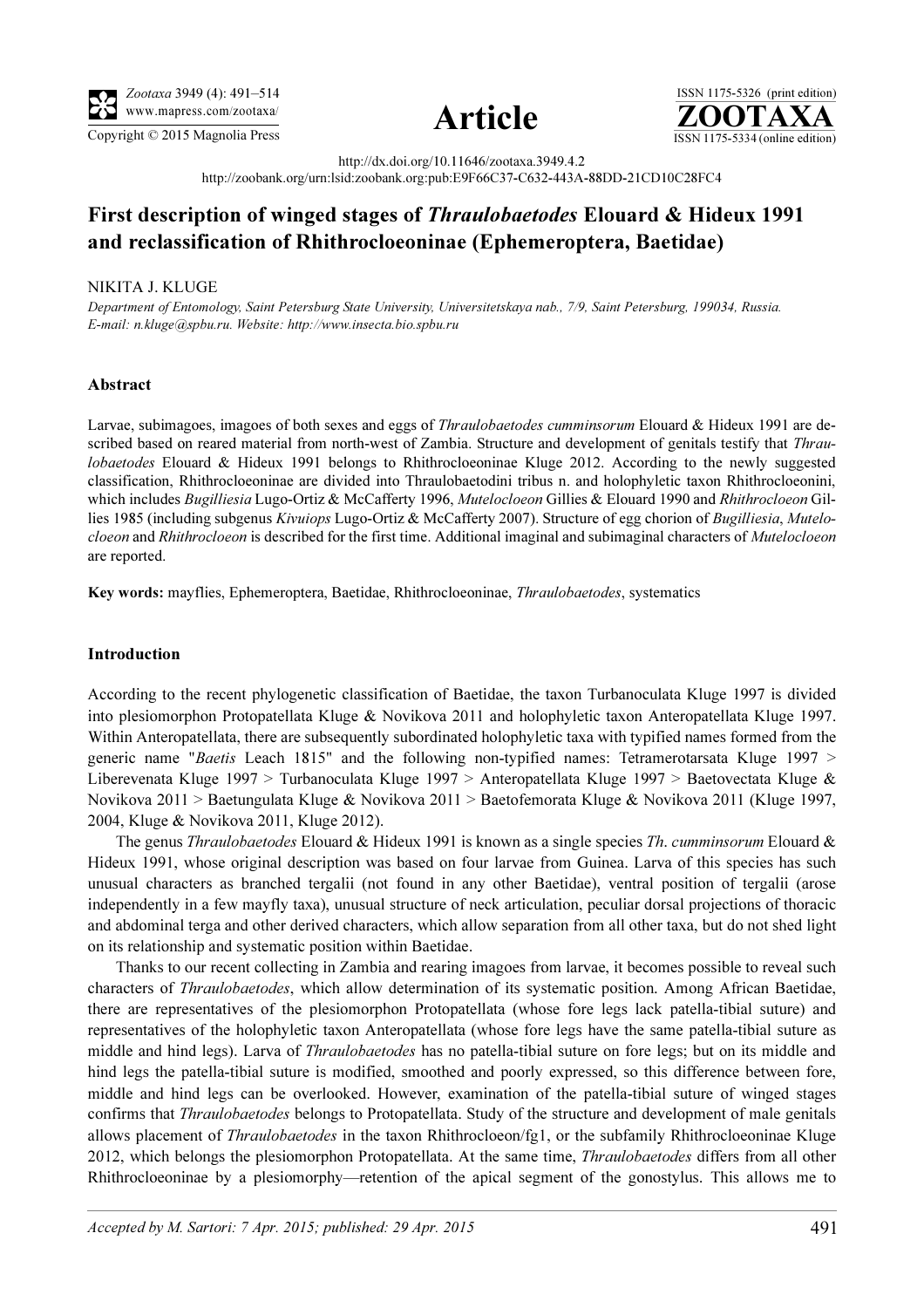developed eggs can have fine regular structure. Eggs of  $Rh$ .  $(K)$  insuetum taken from a female imago, have welldeveloped chorion relief (Figs 65, 66). Eggs of Rh. (K.) munyagae were taken from mature female larva; most of them are covered by a coat, but on one egg the coat is partly broken, and poorly developed chorion relief is visible (Figs 67, 68). Eggs of Rh.  $(K)$  elgonensis taken from one of female larvae, are all covered by a coat, while eggs from another mature female larva have well-developed chorion relief (Figs 69, 70). It is unclear if this egg characteristic is due to all Rhithrocloeon/fg3, or only to Kivuiops, because chorion relief of Rhithrocloeon /fg4 is unknown. Kopelke (1980b) gave description and figures of poorly developed egg of Rh. permirum entirely covered by a coat, so that its chorion structure remains to be unknown.

#### Acknowledgements

The author acknowledges Michel Sartori, director of the Musée cantonal de zoologie (Lausanne, Switzerland) for important information about the type specimen of *Thraulobaetodes cumminsorum* and corrections which he made in the manuscript. The author acknowledges Saint-Petersburg State University for a research grants 1.0.125.2010, 1.40.1415.2013 and 1.42.1278.2014. Scanning electron microscopy was performed at the Centre for molecular and cell technologies of St. Petersburg State University.

### References

- Demoulin, G. (1970) Ephemeroptera des faunes éthiopienne et malgache. In: Hanstrom, Bertil, Per Brinck & Gustaf Rudebeck (Eds). South African Animal Life (Results of the Lunds University Expedition in 1950–1951) 14, pp. 24–170.
- Elouard, J.-M. & Hideux, P. (1991) Mayflies of West Africa. *Thraulobaetodes*, an atypic new genus of crawling Baetidae. *In*: Alba-Tercedor J. & Sanchez-Ortega A. (Eds). Overview and strategies of Ephemeroptera and Plecoptera. Sandhill Crane Press, Gainesville, pp. 169–174.
- Gattolliat, J.-L. (2012) Two new genera of Baetidae (Ephemeroptera) from Borneo (East Kalimantan, Indonesia). Annales de Limnologie—International Journal of Limnology, 48, 187–199. http://dx.doi.org/10.1051/limn/2012012
- Gattolliat, J.L., Barber-James, H.M. & Monaghan, M.T. (2009) New species and generic delimitation of the Afrotropical genera Bugilliesia Lugo-Ortiz & McCafferty, 1996; Cheleocloeon Wuillot & Gillies, 1993 and Delouardus Lugo-Ortiz & McCafferty, 1999 (Ephemeroptera: Baetidae). Aquatic Insects, 31 (3), 167–186.
- Gillies, M.T. (1985) A preliminary account of the East African species of Cloeon Leach and Rhithrocloeon gen. n. (Ephemeroptera). Aquatic Insects, 7 (1), 1–17. http://dx.doi.org/10.1080/01650428509361193
- Gillies, M.T. (1988) Descriptions of the nymphs of some Afrotropical Baetidae (Ephemeroptera). I. Cloeon Leach and Rhithrocloeon Gillies. Aquatic Insects, 10 (1), 49–59. http://dx.doi.org/10.1080/01650428809361310
- Gillies, M.T. (1990a) A revision of the African species of Centroptilum Eaton (Baetidae, Ephemeroptera). Aquatic Insects, 12(2), 97–128.

http://dx.doi.org/10.1080/01650429009361395

- Gillies, M.T. (1990b) A new genus for the Afrotropical mayfly, Cloeon dentatum Kimmins (Ephem., Baetidae). Entomologist's Monthly Magazine, 126, 207–208.
- Gillies, M.T. & Elouard, J.-M. (1990) The mayfly-mussel association, a new example from the river Niger basin. In: Campbell, J.C. (Ed.). Mayflies and Stoneflies. Kluwer Academic Publishers, pp. 289–297.
- Kazlauskas, R.S. (1972) Neues über das System der Eintagsfliegen der Familie Baetidae (Ephemeroptera). Proceedings of the XIII International Congress on Entomology, Moscow, 2–9 August 1968, 3, 337–338.
- Kimmins, D.E. (1956) New species of Ephemeroptera from Uganda. Bulletin of the British Museum (Natural History), Entomology, 4 (2), 69–87.
- Kluge, N.J. (1989) The problem of the homology of the tracheal gills and paranotal processi of the mayfly larvae and wings of the insects with reference to the taxonomy and phylogeny of the order Ephemeroptera. Chteniya pamyati N.A. Kholodkovskogo, Leningrad, Nauka, 41, 48–77. [in Russian]
- Kluge, N.J. (1997) Classification and phylogeny of the Baetidae (Ephemeroptera) with description of the new species from the Upper Cretaceous resins of Taimyr. In: P. Landolt & M. Sartori (Eds.). Ephemeroptera & Plecoptera. Biology-Ecology-Systematics. Mauron+Tinguely & Lacht SA, Fribourg/Switzerland, 527–535.

Kluge, N.J. (2004) The phylogenetic system of Ephemeroptera. Kluwer Academic Publishers, 456 pp.

Kluge, N.J. (2005) Larval/pupal leg transformation and a new diagnosis for the taxon Metabola Burmeister, 1832 = Oligoneoptera Martynov, 1923. Russian Entomological Journal, 13 (4), 189–229.